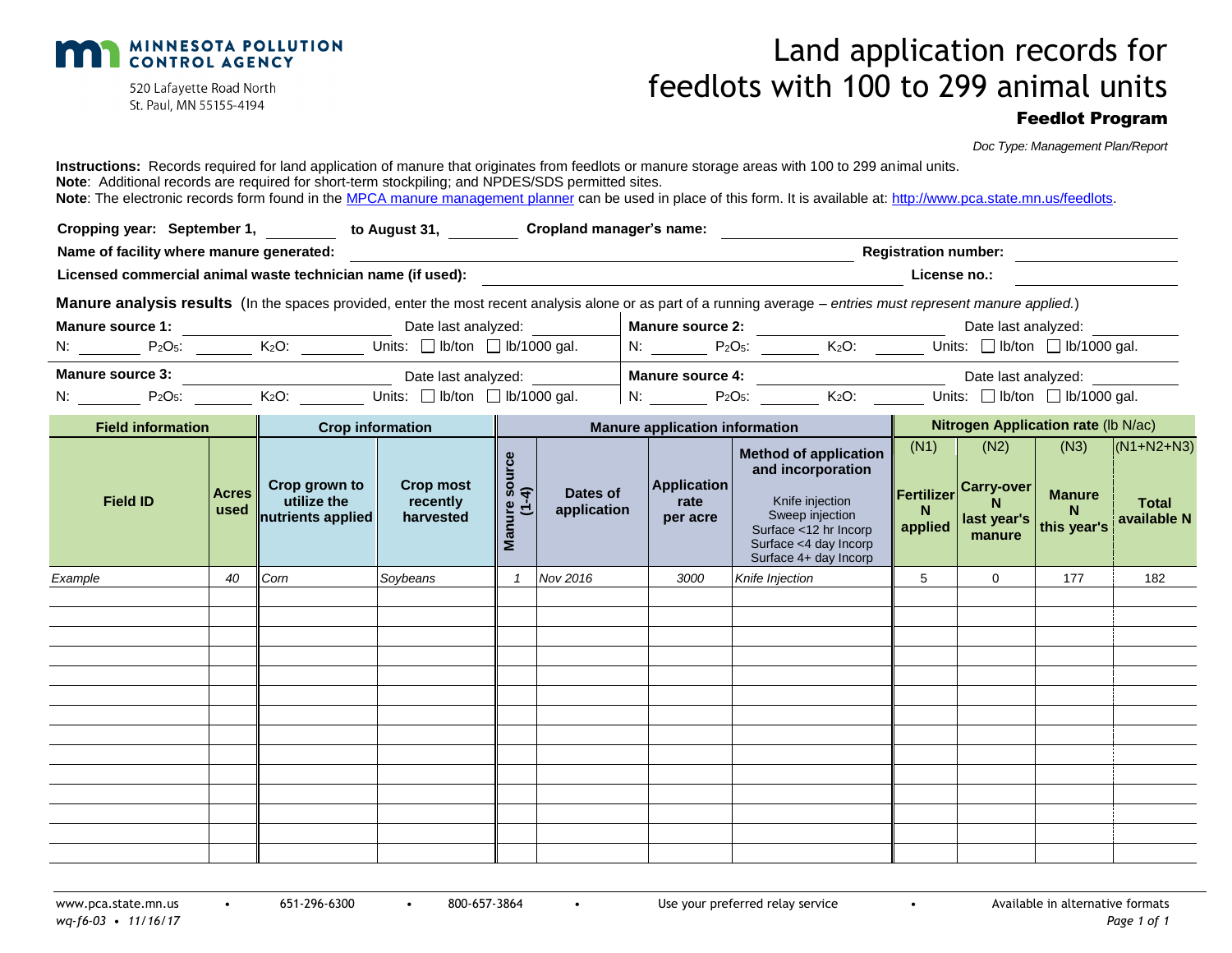

520 Lafayette Road North St. Paul, MN 55155-4194

# Instructions: Land application records for 100 to 299 animal units Feedlot Program

## **Manure application record keeping form instructions – 100 to 299 animal units**

General: The records listed on this form will allow producers to keep track of manure application sites, rates of manure application, and take the appropriate credits for nitrogen supplied by manure as required for feedlots with 100 to 299 animal units (see Minn. R. ch. 7020.2225). Additional records are required if manure is land applied in a drinking water supply management area where the aquifer is designated as vulnerable. In this case, the form titled "Land application records for 300 or more animal units" should be used.

Records must be kept at the feedlot site or business address for a period of six years in most cases. If manure is applied *only* outside of special protection areas (more than 300 feet from waters) then records only need to be kept for three years.

The Minnesota Pollution Control Agency (MPCA) recommends that you use this form and provide it when the MPCA or a County Feedlot Officer asks to see your records. Alternatives to this form can be used if all required information is clearly recorded. For producers that prefer to keep more detailed records on cropping and nutrient applications, the form titled "Land application records for 300 or more animal unit" can be used in place of this form. The records forms within the MPCA Manure Management Plan (MMP) spreadsheet is also an acceptable alternative to this form.

**Cropping year:** The time period used to record land application is referred to as the cropping year. This time period is used rather than the calendar year because it provides a simpler method for tracking nutrient loading to a crop. The cropping year begins September 1 the fall prior to harvesting the crop and goes through August 31 the following calendar year. For example, the 2012 cropping year started September 1, 2011, and ended August 31, 2012. The terms "previous year" or "last year" when used on the form refer to the cropping year prior to the one being recorded.

**Cropland Manger's name:** This is the name of the person responsible for managing the land where manure is applied.

**Name of facility where manure generated:** Fill in the name of the facility that generates the manure that will be land applied.

**Registration number:** This is the number that the MPCA provided to the feedlot to verify that it has been registered with the state. If this number has not been recorded, it can be determined by contacting the County Feedlot Officer or the MPCA.

**Licensed Commercial Animal Waste Technician:** Anyone that land applies manure commercially (for hire) must be licensed by the Minnesota Department of Agriculture as a Commercial Animal Waste Technician. Fill in the name and license number of any commercial applicator used. To verify the license status of an applicator check the following Minnesota Department of Agriculture website [https://www.mda.state.mn.us/licensing/licensetypes/cawt.aspx.](https://www.mda.state.mn.us/licensing/licensetypes/cawt.aspx)

**Manure analysis results:** In the spaces provided include the results of the most recent manure analysis. Under "Manure Source" provide a name that allows identification of the manure that was analyzed. The minimum analysis frequency of manure is once every four years. Manure must also be re-tested any time changes in management are likely to result in changes in manure nutrient content.

Manure analysis is not required if the stored or stockpiled manure was produced from less than 100 animal units - average book values can be used for estimating the nutrient content of this manure. If analysis of manure is not required provide a name for the manure source and record the book values for the nutrients in the spaces provided.

Many laboratories will provide an estimated first year availability of the nutrients within the manure. Do not record this value on the form. Record the unadjusted test results from the lab report.

**Field Information:** List a specific field identification (ID) (tract number or unique name) and the actual number of acres used for manure application for each field that received manure. Make sure that the field ID matches the field ID used in any manure management plan or maps used to identify the field.

**Crop Information:** List the crop grown which will utilize the nutrients applied. Also list the crop that was most recently harvested prior to the crop which will utilize the nutrients applied.

**Manure application information:** Record specific information on manure applications in this section. "Manure Source" references the corresponding source of manure under the "Manure Analysis Results" heading. For "Dates of Application" list the dates or range of dates manure was applied on the field. For example: 10/11 – 10/16, 10/20.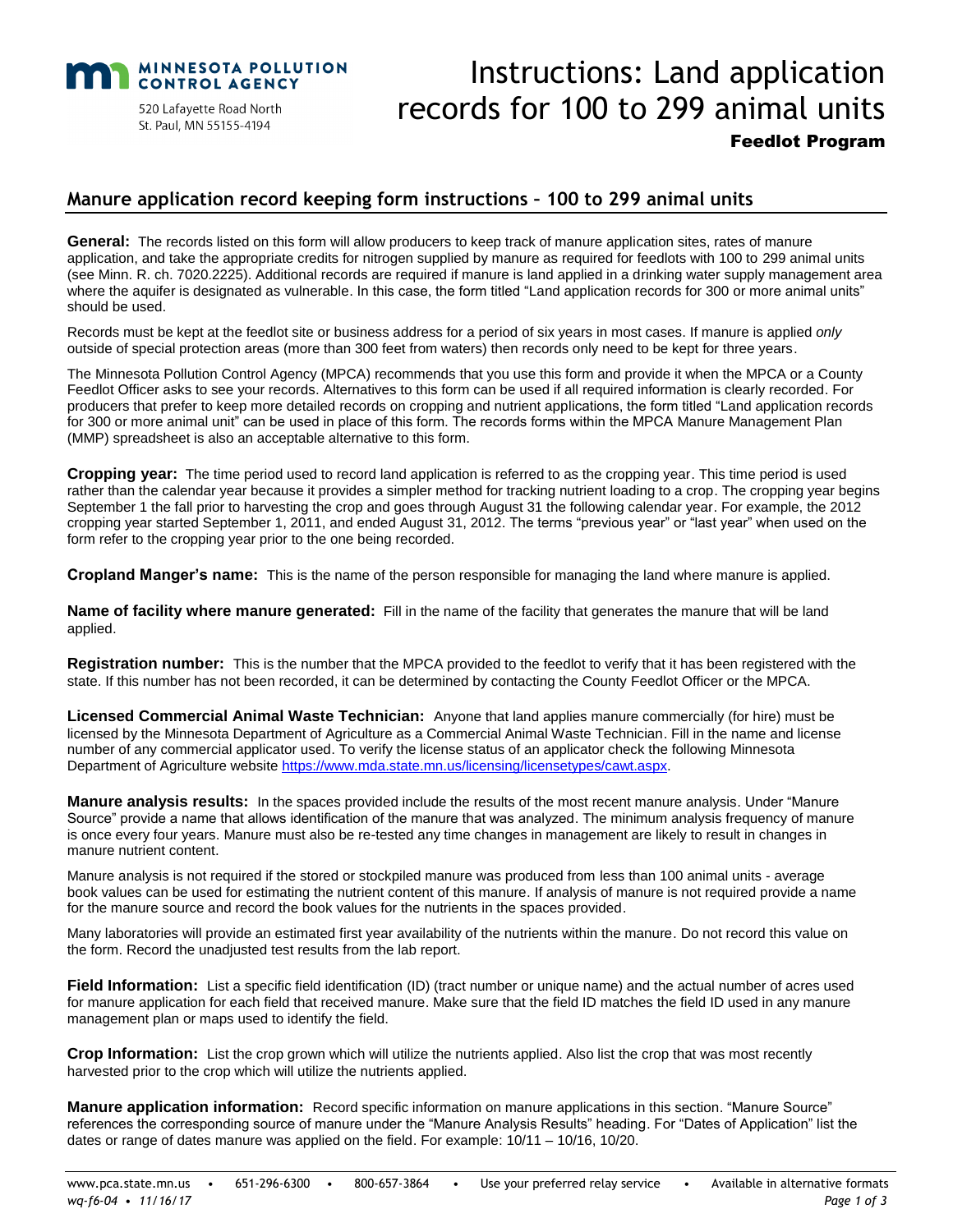*"Method of application"* provides information necessary to determine nitrogen availability and determine if manure was injected or incorporated when required by rule. If manure is surface applied and is not incorporated within 10 days of application, there is no need to identify the number of days to incorporation.

*"Application rate"* is a record of the actual rate manure was applied on the field. Record the total quantity of manure applied per acre. The application rate per acre can be determined by dividing the total amount of manure applied on the field by the number of acres actually used. It is very important that application equipment be calibrated so that accurate application rates are recorded.

**Nitrogen application rates:** Application rates for nitrogen (N) are limited to those recommended by the University of Minnesota Extension Service for non-legume crops and to crop removal of N for legume crops (see table at the end of these instructions for legume crops). This part of the record keeping form tracks total N application rates for each field.

*"Fertilizer N applied"* is the amount of N supplied by fertilizer that is available for this year's crop. For example, if 20 pound (lb.) N per acre (N/acre) was applied as a starter fertilizer, the value in this column would be 20 lb. N/acre.

*"Carry-Over N"* is N that is released from last year's manure application and available for this year's crop. It is also referred to as 2nd Year N. If the field did not receive manure last season, this value would be 0. If manure was applied last year the following formula can be used to determine the carry-over N that is available:

| Carry-over<br>$N$ (lb/ac) | $=$ Last year's<br>app. rate* | X Last vear's N<br>content | X Carry-over N<br>availability factor |  |
|---------------------------|-------------------------------|----------------------------|---------------------------------------|--|
| $\cdots$                  |                               | $\overline{\phantom{a}}$   |                                       |  |

*\*Application rates must be in tons/acre or 1000 gal/acre* 

#### **Carry-over N - availability factors**

Poultry, beef, dairy .25 Swine ... 15

*Example – Carry-over N:* Beef manure applied during April of 2002 at a rate of 8 ton/ac with a nitrogen content of 15 lb/ton would supply about 30 lb/ac of N for the crops grown in 2003.

| 30 lb/ac   | 15 lb/ton       | .25             | 9 ton/ac            |
|------------|-----------------|-----------------|---------------------|
| Carry-over | $=$ Last year's | X Last year's N | X Carry-over N      |
| N (lb/ac)  | app. rate*      | content         | availability factor |

*"Manure N - This year's"* is the N available to this year's crop from the manure applied this year. It includes manure applied last fall for this year's crop. It can be calculated by using the following equation:

| Manure N    | $=$ App. rate* | X N content | This year's N       |
|-------------|----------------|-------------|---------------------|
| this year's |                |             | availability factor |

*\*Application rates must be in tons/acre or 1000 gal/acre* 

*Example – This year's N:* Beef manure applied October of 2002 at a rate of 15 ton/ac with a nitrogen content of 15 lb/ton would provide about 100 lb/ac of manure for the crop grown in 2003. For this example manure was incorporated within 24 hours of application.

| 101 lb N/ac                | 15 tons/ac | 15 lb N/ton | .45                        |  |
|----------------------------|------------|-------------|----------------------------|--|
| This Year's $=$ App. Rate* |            | X N Content | This Year's N              |  |
| Manure N                   |            |             | <b>Availability Factor</b> |  |

#### **This year's N availability factors for manure**

| <b>Method of application</b>                     | <b>Beef</b> | Dairy | <b>Swine</b> | <b>Poultry</b> |
|--------------------------------------------------|-------------|-------|--------------|----------------|
| Sweep injection                                  | .60         | .55   | .80          | <b>NA</b>      |
| Knife injection                                  | .50         | .50   | .70          | <b>NA</b>      |
| Broadcast – incorporate after 4 days             | .25         | .20   | .35          | .45            |
| Broadcast – incorporate 12 hours to 4 days later | .45         | .40   | .55          | .55            |
| Broadcast – incorporate within 12 hours          | .60         | .55   | .75          | .70            |